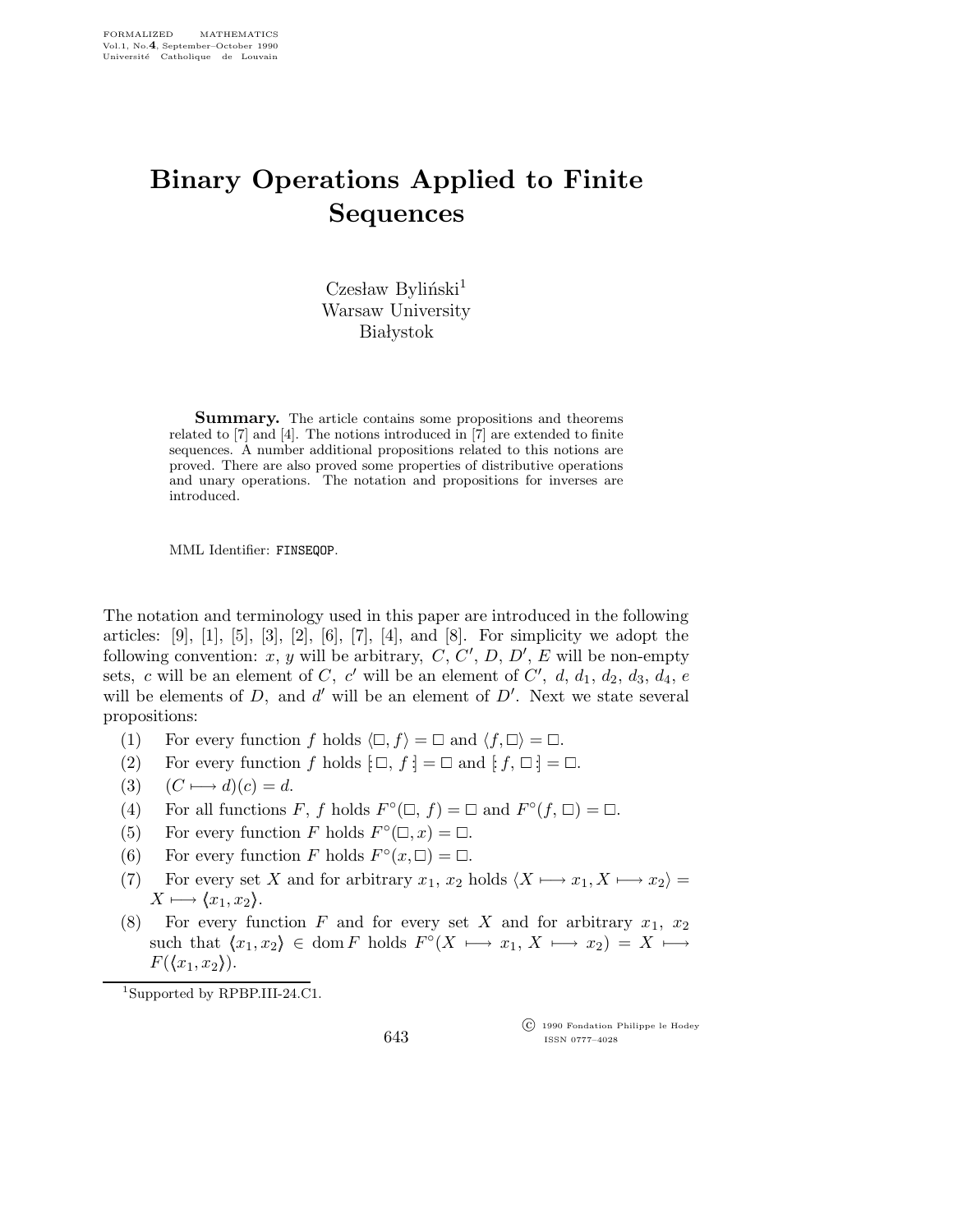For simplicity we adopt the following rules:  $i, j$  will denote natural numbers, F will denote a function from  $\lfloor D, D' \rfloor$  into E, p, q will denote finite sequences of elements of D, and  $p'$ ,  $q'$  will denote finite sequences of elements of  $D'$ . Let us consider D, D', E, F, p, p'. Then  $F^{\circ}(p, p')$  is a finite sequence of elements of E.

Let us consider D, D', E, F, p, d'. Then  $F^{\circ}(p, d')$  is a finite sequence of elements of E.

Let us consider D, D', E, F, d, p'. Then  $F^{\circ}(d, p')$  is a finite sequence of elements of E.

Let us consider D, i, d. Then  $i \mapsto d$  is an element of  $D^i$ .

In the sequel f,  $f'$  are functions from C into D and h is a function from D into E. Let us consider D, E, p, h. Then  $h \cdot p$  is a finite sequence of elements of  $E$ .

Next we state two propositions:

- (9)  $h \cdot (p \cap \langle d \rangle) = (h \cdot p) \cap \langle h(d) \rangle.$
- (10)  $h \cdot (p \cap q) = (h \cdot p) \cap (h \cdot q).$

For simplicity we follow a convention:  $T, T_1, T_2, T_3$  denote elements of  $D^i$ ,  $T'$  denotes an element of  $D'^i$ , S denotes an element of  $D^j$ , and S' denotes an element of  $D'^j$ . Next we state a number of propositions:

- $(11)$  $\mathcal{P}(T \cap \langle d \rangle, T' \cap \langle d' \rangle) = F^{\circ}(T, T') \cap \langle F(d, d') \rangle.$
- $(12)$  $\mathcal{C}(T \cap S, T' \cap S') = F^{\circ}(T, T') \cap F^{\circ}(S, S').$
- $(13)$  $\mathcal{P}(d, p' \cap \langle d' \rangle) = F^{\circ}(d, p') \cap \langle F(d, d') \rangle.$
- $(14)$  $\circ(d, p' \cap q') = F^{\circ}(d, p') \cap F^{\circ}(d, q').$
- $(15)$  $\mathcal{S}(p \cap \langle d \rangle, d') = F^{\circ}(p, d') \cap \langle F(d, d') \rangle.$
- $(16)$  $\mathcal{S}(p \cap q, d') = F^{\circ}(p, d') \cap F^{\circ}(q, d').$
- (17) For every function h from D into E holds  $h \cdot (i \rightarrow d) = i \rightarrow h(d)$ .
- $(18)$  $\circ (i \longmapsto d, i \longmapsto d') = i \longmapsto F(d, d').$
- $(19)$  $\circ (d, i \longmapsto d') = i \longmapsto F(d, d').$
- $(20)$  $\circ (i \longmapsto d, d') = i \longmapsto F(d, d').$
- $(21)$ ° $(i \rightarrow d, T') = F^{\circ}(d, T').$
- $(22)$  $\circ (T, i \longmapsto d) = F \circ (T, d).$
- $(23)$  $\mathcal{O}(d,T') = F^{\circ}(d,\mathrm{id}_{D'}) \cdot T'.$
- $(24)$  $\mathcal{O}(T,d) = F^{\circ}(\text{id}_D, d) \cdot T.$

In the sequel  $F, G$  are binary operations on D, u is a unary operation on D, and  $H$  is a binary operation on  $E$ . One can prove the following propositions:

- (25) If F is associative, then  $F^{\circ}(d, \mathrm{id}_D) \cdot F^{\circ}(f, f') = F^{\circ}(F^{\circ}(d, \mathrm{id}_D) \cdot f, f')$ .
- (26) If F is associative, then  $F^{\circ}(\text{id}_D, d) \cdot F^{\circ}(f, f') = F^{\circ}(f, F^{\circ}(\text{id}_D, d) \cdot f')$ .
- (27) If F is associative, then  $F^{\circ}(d, \text{id}_D) \cdot F^{\circ}(T_1, T_2) = F^{\circ}(F^{\circ}(d, \text{id}_D) \cdot T_1,$  $T_2$ ).
- (28) If F is associative, then  $F^{\circ}(\text{id}_D, d) \cdot F^{\circ}(T_1, T_2) = F^{\circ}(T_1, F^{\circ}(\text{id}_D, d) \cdot T_2)$ .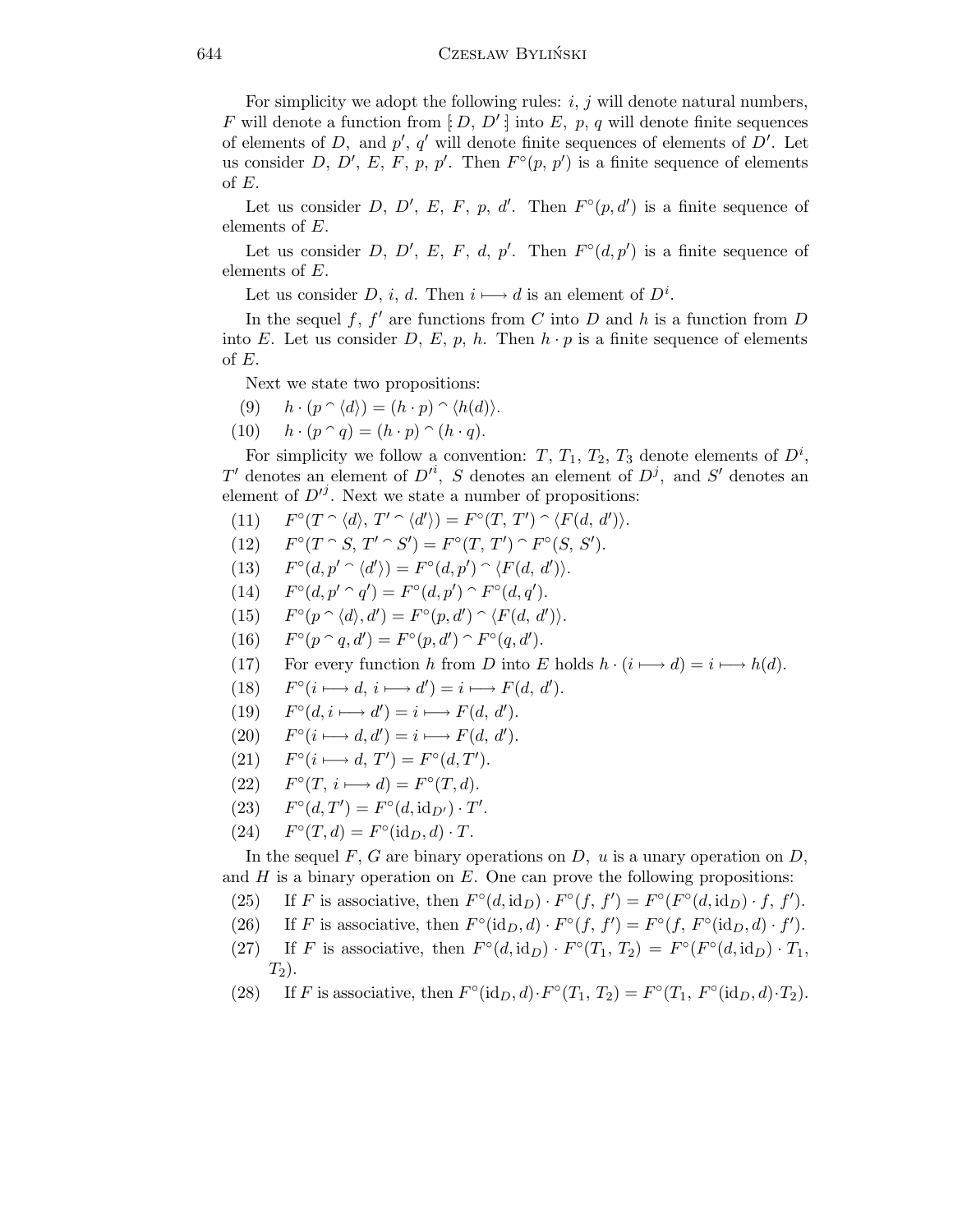- (29) If F is associative, then  $F^{\circ}(F^{\circ}(T_1, T_2), T_3) = F^{\circ}(T_1, F^{\circ}(T_2, T_3)).$
- (30) If F is associative, then  $F^{\circ}(F^{\circ}(d_1, T), d_2) = F^{\circ}(d_1, F^{\circ}(T, d_2)).$
- (31) If F is associative, then  $F^{\circ}(F^{\circ}(T_1,d), T_2) = F^{\circ}(T_1, F^{\circ}(d, T_2)).$
- (32) If F is associative, then  $F^{\circ}(F(d_1, d_2), T) = F^{\circ}(d_1, F^{\circ}(d_2, T)).$
- (33) If F is associative, then  $F^{\circ}(T, F(d_1, d_2)) = F^{\circ}(F^{\circ}(T, d_1), d_2)$ .
- (34) If F is commutative, then  $F^{\circ}(T_1, T_2) = F^{\circ}(T_2, T_1)$ .
- (35) If F is commutative, then  $F^{\circ}(d,T) = F^{\circ}(T,d)$ .
- (36) If F is distributive w.r.t. G, then  $F^{\circ}(G(d_1, d_2), f) = G^{\circ}(F^{\circ}(d_1, f))$ ,  $F^{\circ}(d_2, f)$ ).
- (37) If F is distributive w.r.t. G, then  $F^{\circ}(f, G(d_1, d_2)) = G^{\circ}(F^{\circ}(f, d_1),$  $F^{\circ}(f,d_2)$ ).
- (38) If for all  $d_1, d_2$  holds  $h(F(d_1, d_2)) = H(h(d_1), h(d_2))$ , then  $h \cdot F^{\circ}(f, d_2)$  $f'$ ) =  $H^{\circ}(h \cdot f, h \cdot f')$ .
- (39) If for all  $d_1, d_2$  holds  $h(F(d_1, d_2)) = H(h(d_1), h(d_2))$ , then  $h \cdot F^{\circ}(d, f) =$  $H^{\circ}(h(d), h \cdot f).$
- (40) If for all  $d_1, d_2$  holds  $h(F(d_1, d_2)) = H(h(d_1), h(d_2))$ , then  $h \cdot F^{\circ}(f, d) =$  $H^{\circ}(h \cdot f, h(d)).$
- (41) If u is distributive w.r.t. F, then  $u \cdot F^{\circ}(f, f') = F^{\circ}(u \cdot f, u \cdot f')$ .
- (42) If u is distributive w.r.t. F, then  $u \cdot F^{\circ}(d, f) = F^{\circ}(u(d), u \cdot f)$ .
- (43) If u is distributive w.r.t. F, then  $u \cdot F^{\circ}(f, d) = F^{\circ}(u \cdot f, u(d)).$
- (44) If F has a unity, then  $F^{\circ}(C \rightarrow \mathbf{1}_F, f) = f$  and  $F^{\circ}(f, C \rightarrow \mathbf{1}_F) = f$ .
- (45) If F has a unity, then  $F^{\circ}(\mathbf{1}_F, f) = f$ .
- (46) If F has a unity, then  $F^{\circ}(f, \mathbf{1}_F) = f$ .
- (47) If F is distributive w.r.t. G, then  $F^{\circ}(G(d_1, d_2), T) = G^{\circ}(F^{\circ}(d_1, T))$ ,  $F^{\circ}(d_2,T)$ ).
- (48) If F is distributive w.r.t. G, then  $F^{\circ}(T, G(d_1, d_2)) = G^{\circ}(F^{\circ}(T, d_1),$  $F^{\circ}(T, d_2)$ ).
- (49) If for all  $d_1, d_2$  holds  $h(F(d_1, d_2)) = H(h(d_1), h(d_2))$ , then  $h \cdot F^{\circ}(T_1,$  $T_2) = H^{\circ}(h \cdot T_1, h \cdot T_2).$
- (50) If for all  $d_1, d_2$  holds  $h(F(d_1, d_2)) = H(h(d_1), h(d_2))$ , then  $h \cdot F^{\circ}(d, T) =$  $H^{\circ}(h(d), h \cdot T).$
- (51) If for all  $d_1, d_2$  holds  $h(F(d_1, d_2)) = H(h(d_1), h(d_2))$ , then  $h \cdot F^{\circ}(T, d) =$  $H^{\circ}(h\cdot T, h(d)).$
- (52) If u is distributive w.r.t. F, then  $u \cdot F^{\circ}(T_1, T_2) = F^{\circ}(u \cdot T_1, u \cdot T_2)$ .
- (53) If u is distributive w.r.t. F, then  $u \cdot F^{\circ}(d,T) = F^{\circ}(u(d), u \cdot T)$ .
- (54) If u is distributive w.r.t. F, then  $u \cdot F^{\circ}(T, d) = F^{\circ}(u \cdot T, u(d)).$
- (55) If G is distributive w.r.t. F and  $u = G<sup>\circ</sup>(d, id<sub>D</sub>)$ , then u is distributive w.r.t.  $F$ .
- (56) If G is distributive w.r.t. F and  $u = G^\circ(\text{id}_D, d)$ , then u is distributive w.r.t.  $F$ .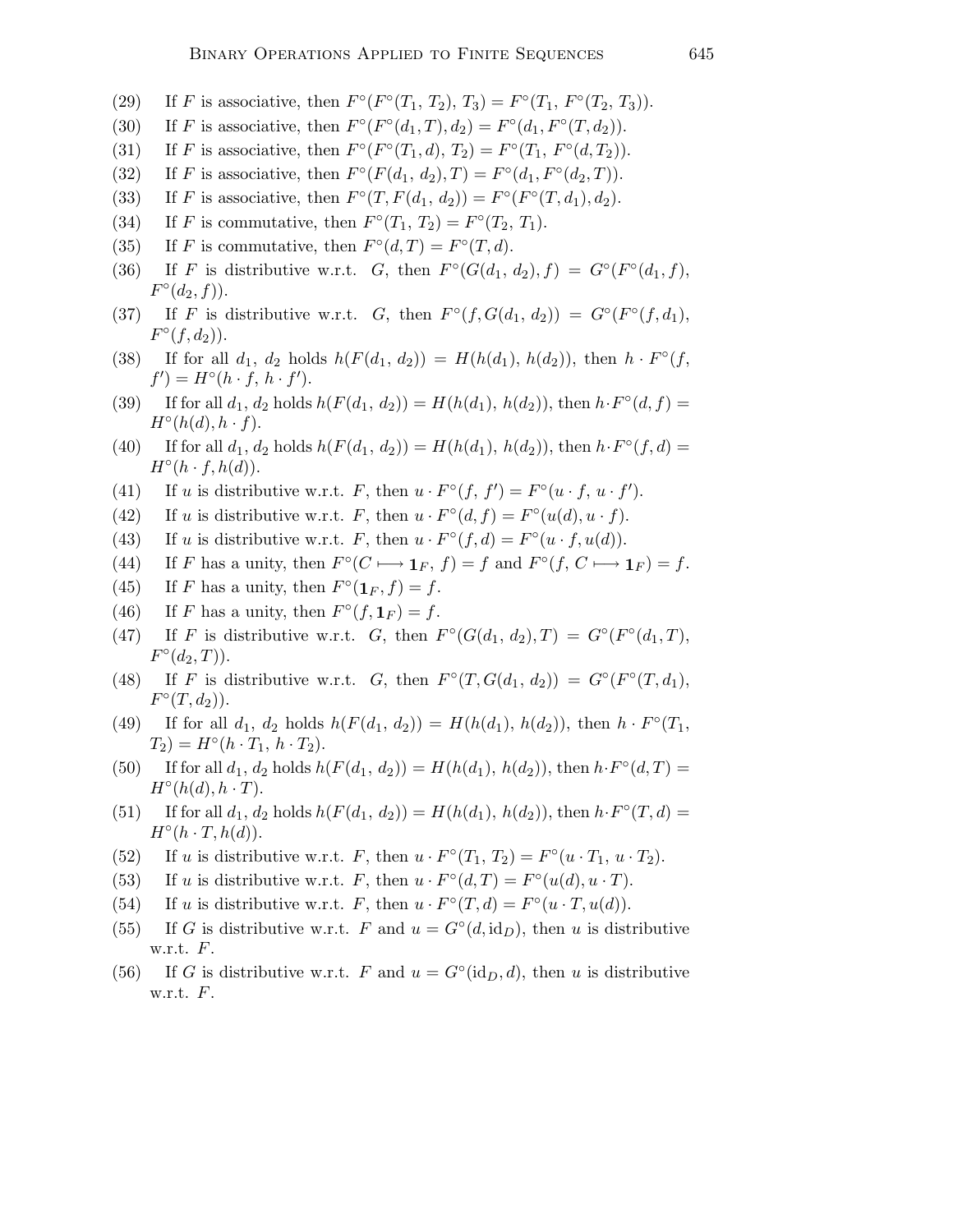- (57) If F has a unity, then  $F^{\circ}(i \longrightarrow \mathbf{1}_F, T) = T$  and  $F^{\circ}(T, i \longmapsto \mathbf{1}_F) = T$ .
- (58) If F has a unity, then  $F^{\circ}(\mathbf{1}_F, T) = T$ .
- (59) If F has a unity, then  $F^{\circ}(T, \mathbf{1}_F) = T$ .

Let us consider D, u, F. We say that u is an inverse operation w.r.t.  $F$  if and only if:

for every d holds  $F(d, u(d)) = \mathbf{1}_F$  and  $F(u(d), d) = \mathbf{1}_F$ .

One can prove the following proposition

(60) u is an inverse operation w.r.t. F if and only if for every d holds  $F(d,$  $u(d) = \mathbf{1}_F$  and  $F(u(d), d) = \mathbf{1}_F$ .

Let us consider  $D, F$ . We say that F has an inverse operation if and only if: there exists u such that u is an inverse operation w.r.t.  $F$ .

Next we state the proposition

(61) F has an inverse operation if and only if there exists u such that u is an inverse operation w.r.t. F.

Let us consider  $D, F$ . Let us assume that F has a unity and F is associative and  $F$  has an inverse operation. The inverse operation w.r.t. F yields a unary operation on  $D$  and is defined as follows:

the inverse operation w.r.t.F is an inverse operation w.r.t.  $F$ .

We now state a number of propositions:

- (62) If F has a unity and F is associative and F has an inverse operation, then for every u holds  $u =$  the inverse operation w.r.t. F if and only if u is an inverse operation w.r.t. F.
- (63) If F has a unity and F is associative and F has an inverse operation, then  $F((\text{the inverse operation w.r.t.}F)(d), d) = 1_F$  and  $F(d, (the in$ verse operation w.r.t.F $(d)$ ) =  $\mathbf{1}_F$ .
- $(64)$  If F has a unity and F is associative and F has an inverse operation and  $F(d_1, d_2) = \mathbf{1}_F$ , then  $d_1 =$  (the inverse operation w.r.t.F)(d<sub>2</sub>) and (the inverse operation w.r.t.F)(d<sub>1</sub>) = d<sub>2</sub>.
- (65) If F has a unity and F is associative and F has an inverse operation, then (the inverse operation w.r.t.F)( $\mathbf{1}_F$ ) =  $\mathbf{1}_F$ .
- (66) If F has a unity and F is associative and F has an inverse operation, then (the inverse operation w.r.t.F)((the inverse operation w.r.t.F)(d)) = d.
- $(67)$  If F has a unity and F is associative and F is commutative and F has an inverse operation, then the inverse operation w.r.t. F is distributive w.r.t.  $F$ .
- (68) If F has a unity and F is associative and F has an inverse operation but  $F(d, d_1) = F(d, d_2)$  or  $F(d_1, d) = F(d_2, d)$ , then  $d_1 = d_2$ .
- (69) If  $F$  has a unity and  $F$  is associative and  $F$  has an inverse operation but  $F(d_1, d_2) = d_2$  or  $F(d_2, d_1) = d_2$ , then  $d_1 = \mathbf{1}_F$ .
- (70) If F is associative and F has a unity and F has an inverse operation and G is distributive w.r.t. F and  $e = \mathbf{1}_F$ , then for every d holds  $G(e,$  $d$ ) = e and  $G(d, e) = e$ .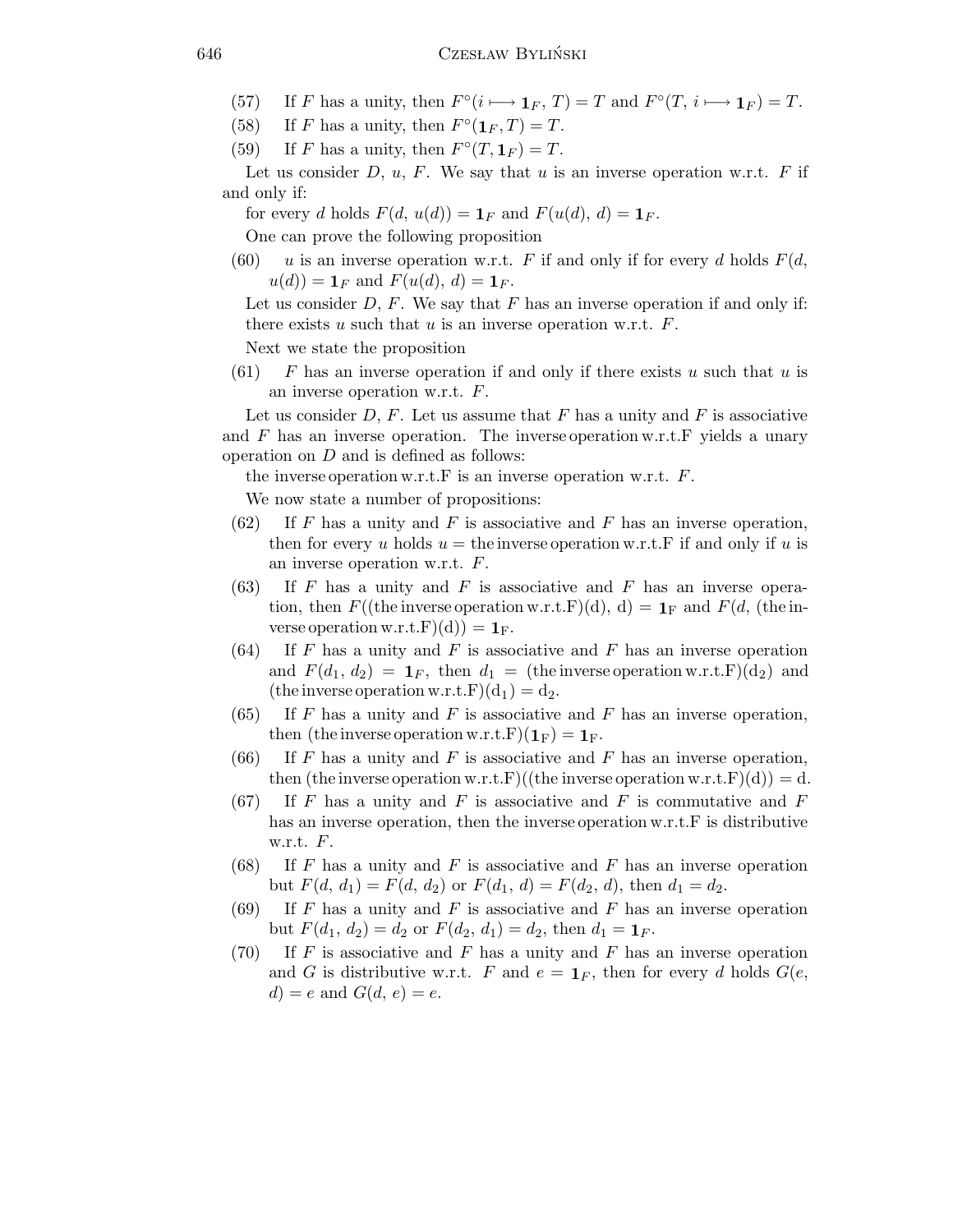- (71) If F has a unity and F is associative and F has an inverse operation and  $u =$  the inverse operation w.r.t. F and G is distributive w.r.t. F, then  $u(G(d_1, d_2)) = G(u(d_1), d_2)$  and  $u(G(d_1, d_2)) = G(d_1, u(d_2)).$
- (72) If F has a unity and F is associative and F has an inverse operation and  $u =$  the inverse operation w.r.t. F and G is distributive w.r.t. F and G has a unity, then  $G^{\circ}(u(\mathbf{1}_{G}), \mathrm{id}_{D})=u$ .
- (73) If  $F$  is associative and  $F$  has a unity and  $F$  has an inverse operation and G is distributive w.r.t. F, then  $(G^{\circ}(d, id_D))(1_F) = 1_F$ .
- (74) If F is associative and F has a unity and F has an inverse operation and G is distributive w.r.t. F, then  $(G^{\circ}(\text{id}_D, d))(1_F) = 1_F$ .
- (75) If F has a unity and F is associative and F has an inverse operation, then  $F^{\circ}(f, \text{ (the inverse operation w.r.t.} \mathbf{F}) \cdot \mathbf{f}) = \mathbf{C} \longmapsto \mathbf{1}_{\mathbf{F}} \text{ and } F^{\circ}((\text{the in-} \mathbf{F}) \cdot \mathbf{f}) = \mathbf{C} \mapsto \mathbf{1}_{\mathbf{F}} \text{ and } F^{\circ}((\text{the in-} \mathbf{F}) \cdot \mathbf{f}) = \mathbf{C} \mapsto \mathbf{1}_{\mathbf{F}} \text{ and } F^{\circ}((\text{the in-} \mathbf{F}) \cdot \mathbf{f}) = \mathbf{C} \mapsto \mathbf{1}_{\mathbf$ verse operation w.r.t.F)  $\cdot$  f, f) = C  $\longmapsto$  1<sub>F</sub>.
- (76) If F is associative and F has an inverse operation and F has a unity and  $F^{\circ}(f, f') = C \longmapsto \mathbf{1}_F$ , then  $f =$  (the inverse operation w.r.t.F)  $\cdot f'$ and (the inverse operation w.r.t.F)  $\cdot$  f = f'.
- (77) If F has a unity and F is associative and F has an inverse operation, then  $F^{\circ}(T)$ , (the inverse operation w.r.t.F) · T) = i  $\longmapsto$  **1**<sub>F</sub> and  $F^{\circ}$  ((the inverse operation w.r.t.F)  $\cdot$  T, T) = i  $\longmapsto$  1<sub>F</sub>.
- (78) If F is associative and F has an inverse operation and F has a unity and  $F^{\circ}(T_1, T_2) = i \longmapsto \mathbf{1}_F$ , then  $T_1 =$  (the inverse operation w.r.t.F) ·  $T_2$ and (the inverse operation w.r.t.F)  $\cdot$  T<sub>1</sub> = T<sub>2</sub>.
- (79) If F is associative and F has a unity and  $e = \mathbf{1}_F$  and F has an inverse operation and G is distributive w.r.t.  $F$ , then  $G^{\circ}(e, f) = C \longmapsto e$ .
- (80) If F is associative and F has a unity and  $e = \mathbf{1}_F$  and F has an inverse operation and G is distributive w.r.t.  $F$ , then  $G^{\circ}(e,T) = i \longmapsto e$ .

Let F, f, g be functions. The functor  $F \circ (f, g)$  yielding a function is defined by:

 $F \circ (f,g) = F \cdot [f, g].$ 

Next we state several propositions:

- (81) For all functions F, f, g holds  $F \circ (f,g) = F \cdot [f, g].$
- (82) For all functions F, f, g such that  $\langle x,y \rangle \in \text{dom}(F \circ (f,g))$  holds  $(F \circ$  $(f,g)(\langle x,y\rangle) = F(\langle f(x),g(y)\rangle).$
- (83) For all functions F, f, g such that  $\langle x,y \rangle \in \text{dom}(F \circ (f,g))$  holds  $(F \circ$  $(f,g)(x, y) = F(f(x), g(y)).$
- (84) For every function F from  $[D, D']$  into E and for every function f from C into D and for every function g from C' into D' holds  $F \circ (f, g)$ is a function from  $|C, C'|$  into E.
- (85) For all functions u, u' from D into D holds  $F \circ (u, u')$  is a binary operation on D.

Let us consider  $D, F,$  and let  $f, f'$  be functions from  $D$  into  $D$ . Then  $F \circ (f, f')$  is a binary operation on  $\tilde{D}$ .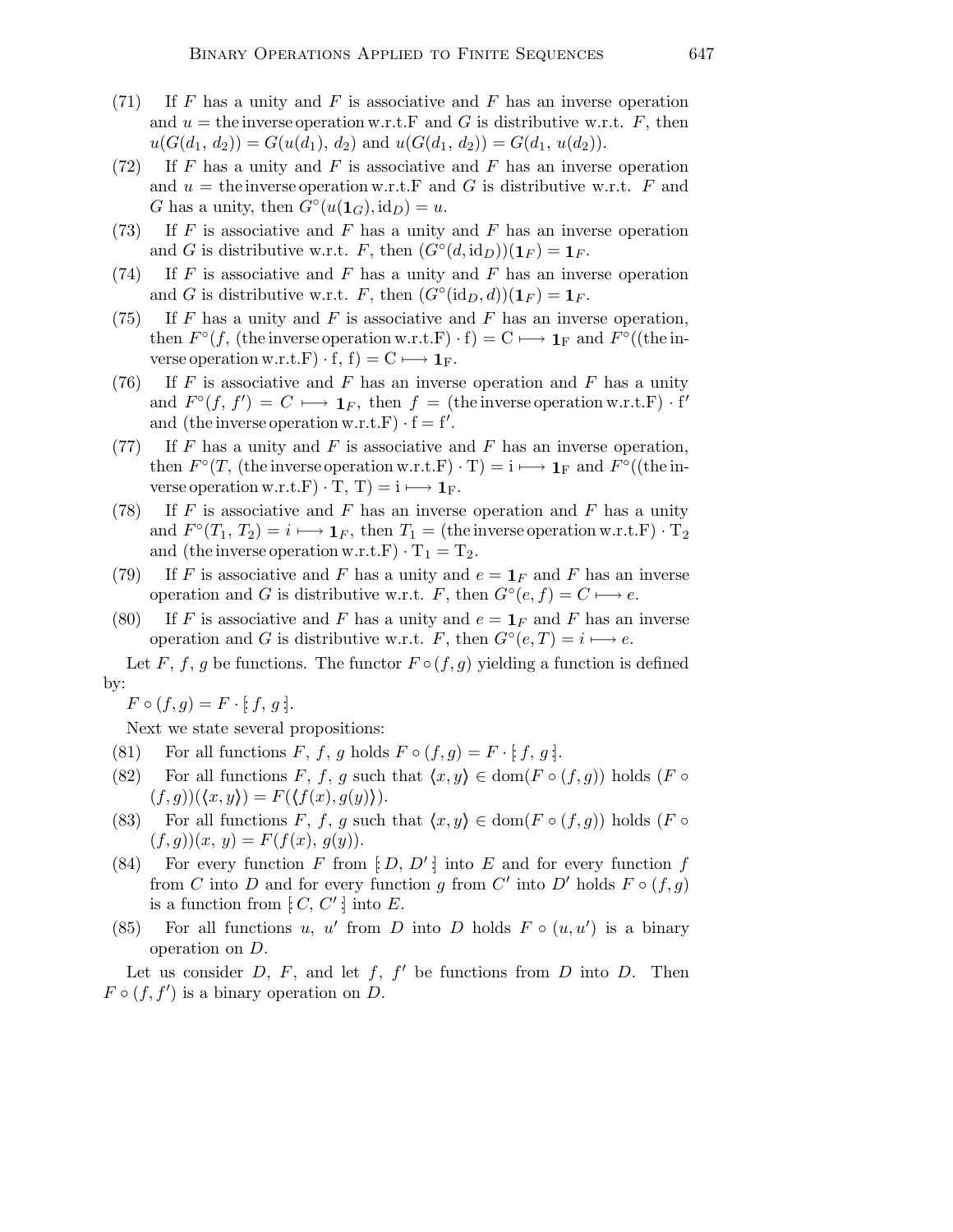The following propositions are true:

- (86) For every function F from  $\vert D, D' \vert$  into E and for every function f from C into D and for every function g from C' into D' holds  $(F \circ (f, g))(c,$  $c'$ ) =  $F(f(c), g(c'))$ .
- (87) For every function u from D into D holds  $(F \circ (id_D, u))(d_1, d_2) = F(d_1, d_2)$  $u(d_2)$  and  $(F \circ (u, \text{id}_D))(d_1, d_2) = F(u(d_1), d_2).$
- (88)  $(F \circ (\mathrm{id}_D, u))^{\circ}(f, f') = F^{\circ}(f, u \cdot f').$
- (89)  $(F \circ (\mathrm{id}_D, u))^{\circ}(T_1, T_2) = F^{\circ}(T_1, u \cdot T_2).$
- (90) Suppose F is associative and F has a unity and F is commutative and F has an inverse operation and  $u =$  the inverse operation w.r.t.F. Then  $u((F \circ (id_D, u))(d_1, d_2)) = (F \circ (u, id_D))(d_1, d_2)$  and  $(F \circ (id_D, u))(d_1, d_2)$  $d_2$ ) =  $u((F \circ (u, id_D))(d_1, d_2)).$
- (91) If F is associative and F has a unity and F has an inverse operation, then  $(F \circ (id_D, the inverse operation w.r.t. F))(d, d) = 1_F.$
- (92) If F is associative and F has a unity and F has an inverse operation, then  $(F \circ (id_D, the inverse operation w.r.t. F))(d, 1_F) = d.$
- (93) If F is associative and F has a unity and F has an inverse operation and  $u =$  the inverse operation w.r.t.F, then  $(F \circ (\text{id}_D, u))(1_F, d) = u(d)$ .
- (94) If F is commutative and F is associative and F has a unity and F has an inverse operation and  $G = F \circ (id_D, th$  inverse operation w.r.t.F), then for all  $d_1, d_2, d_3, d_4$  holds  $F(G(d_1, d_2), G(d_3, d_4)) = G(F(d_1, d_3), F(d_2, d_4))$  $(d_4)$ .

## References

- [1] Grzegorz Bancerek and Krzysztof Hryniewiecki. Segments of natural numbers and finite sequences. Formalized Mathematics, 1(1):107–114, 1990.
- [2] Czesław Byliński. Basic functions and operations on functions. Formalized Mathematics, 1(1):245–254, 1990.
- [3] Czesław Byliński. Binary operations. Formalized Mathematics,  $1(1):175-$ 180, 1990.
- [4] Czesław Byliński. Finite sequences and tuples of elements of a non-empty sets. Formalized Mathematics,  $1(3):529-536$ , 1990.
- [5] Czesław Byliński. Functions from a set to a set. Formalized Mathematics,  $1(1):153-164, 1990.$
- [6] Czesław Byliński. Partial functions. Formalized Mathematics,  $1(2):357-$ 367, 1990.
- [7] Andrzej Trybulec. Binary operations applied to functions. Formalized Mathematics, 1(2):329–334, 1990.